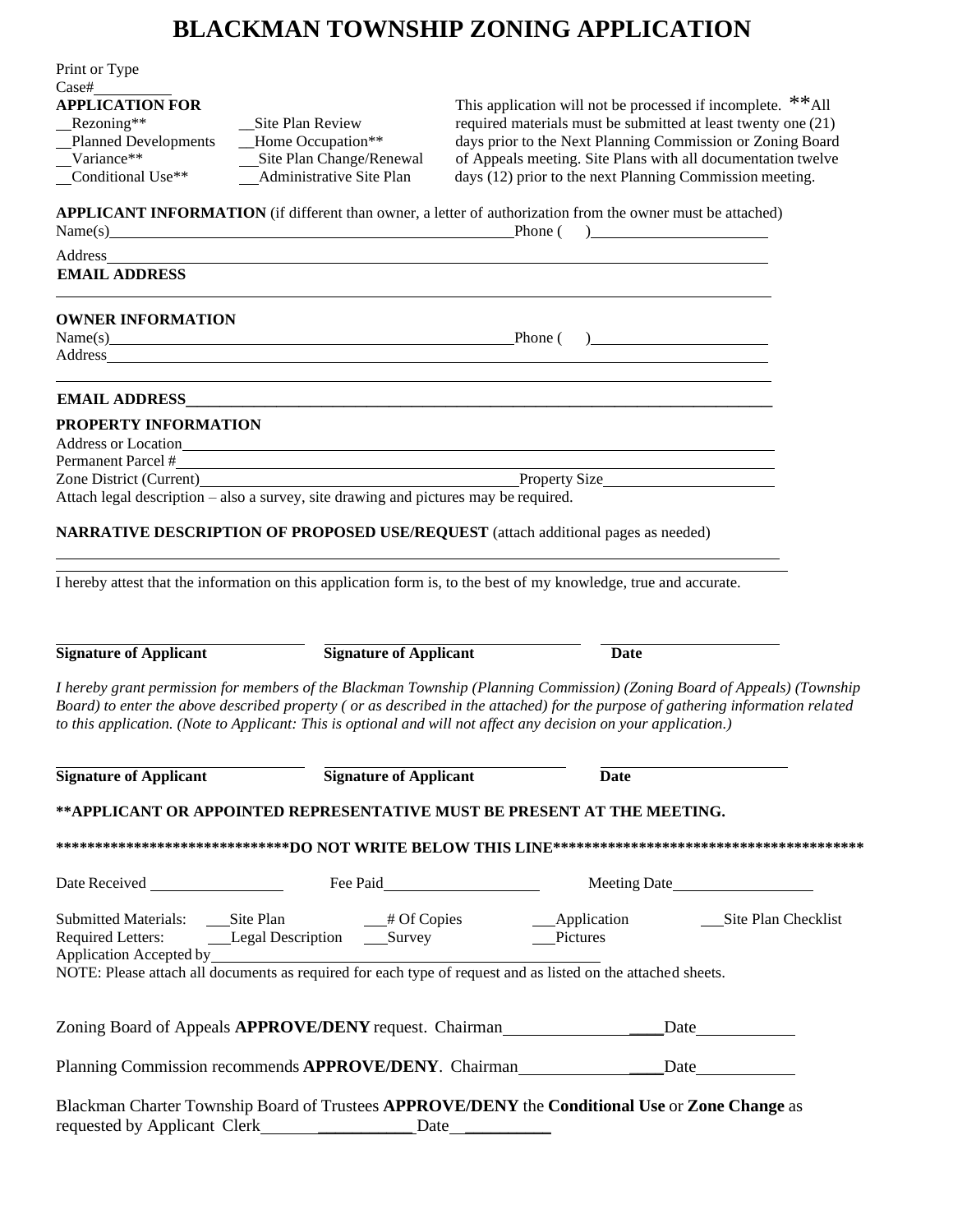### **BLACKMAN TOWNSHIP ZONING APPLICATION INSTRUCTIONS**

*(Please print or type all information)*

Section 1: Application for:

- Check the appropriate type of request.
- Use a separate application for each type of request.
- Note the filing dates at the right.

Section 2: Applicant Information:

- Applicant name(s). (If a corporation, partnership or different than the owner, a letter of authorization must be attached.)
- both numbers.) • Phone – list area code, plus number, and extension number if available. (Please note if it is a home or work number, or list
- Address list street number, full street name, city, state, and zip code.
- Bottom line use this line for additional information such as times available to be contacted.

#### Section 3: Owner Information:

Same requirements as Section 2 except letter of authorization is not necessary if the owner is the applicant.

Section 4: Property Information:

- Address or location this requires either the street number, full street name and zip code or the full street name with nearest intersection, lot number of a subdivision, unit number of a condominium project, or other detail that will help locate the property.
- Permanent parcel # this is a fifteen (15) (000-08-??-???-???-??) Digit number which identifies the property and can be found on the property tax statements or is available through the assessing office.
- Current Zone District is available through the zoning office; a lot number in a subdivision, a unit number in a site condominium project, a metes and bounds number or the permanent parcel number is necessary in order to locate the current zoning district.
- Property size in length and width.
- All requests must have a legal description attached. This may be obtained from a current tax statement, from the assessing office, or a copy of the property deed.
- Site drawing survey and pictures are as required by the type of request.

Section 5: Narrative Description:

• All requests must have attached a narrative description of the use request which includes specifics of the request; in addition, surveys, site drawings, pictures, letters of authorization check lists, legal descriptions and other required letters must be attached as required by the type of application.

Section 6: Is optional but is very important in helping the Township and its various boards to perform their function and will allow the boards to provide the applicant and township residents with the best possible decision.

Section 7: Is for Township use and is used to insure that required fees and documents have been received.